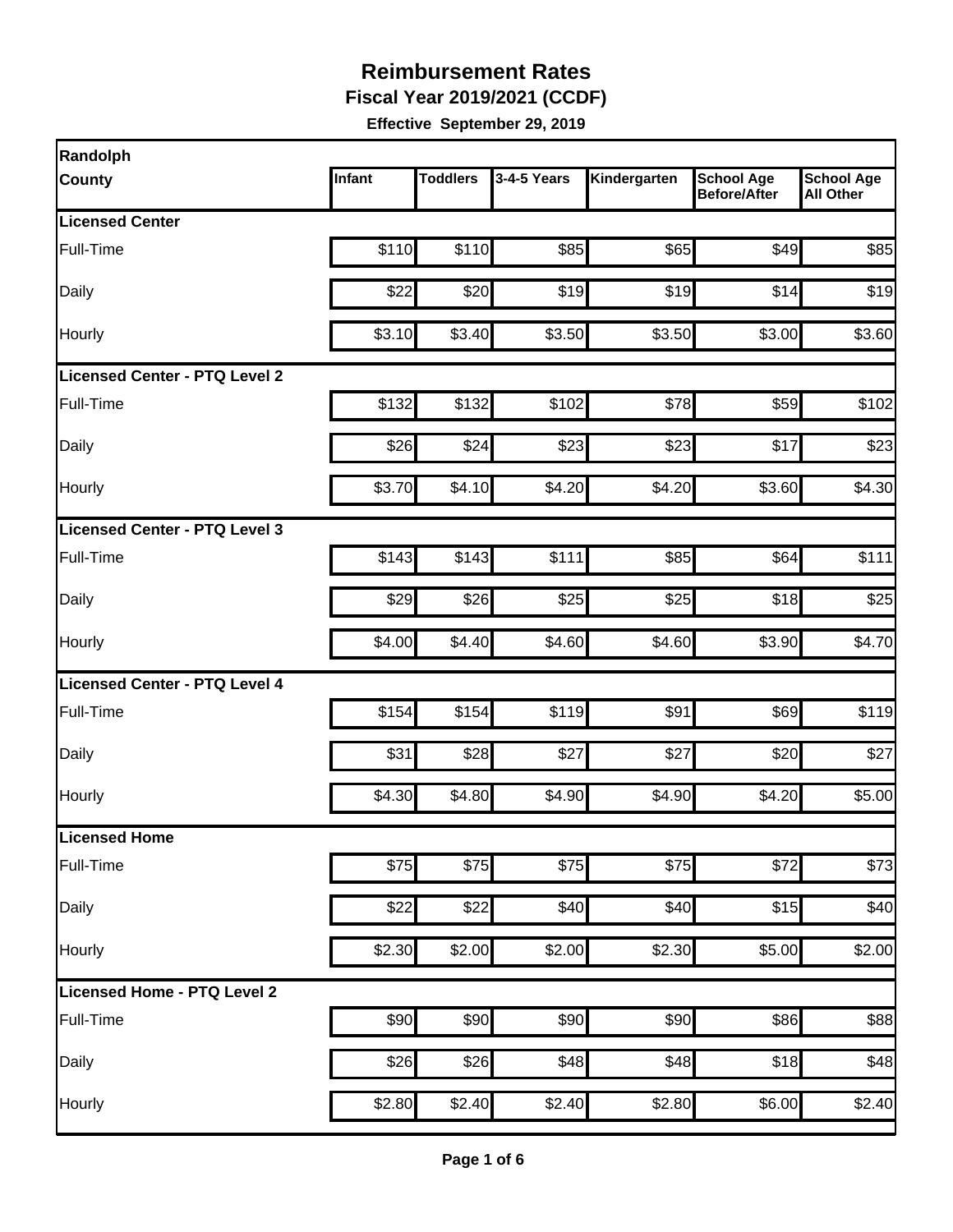**Fiscal Year 2019/2021 (CCDF)**

| Randolph                                 |        |                 |             |              |                                          |                                       |
|------------------------------------------|--------|-----------------|-------------|--------------|------------------------------------------|---------------------------------------|
| County                                   | Infant | <b>Toddlers</b> | 3-4-5 Years | Kindergarten | <b>School Age</b><br><b>Before/After</b> | <b>School Age</b><br><b>All Other</b> |
| Licensed Home - PTQ Level 3              |        |                 |             |              |                                          |                                       |
| Full-Time                                | \$98   | \$98            | \$98        | \$98         | \$94                                     | \$95                                  |
| Daily                                    | \$29   | \$29            | \$52        | \$52         | \$20                                     | \$52                                  |
| Hourly                                   | \$3.00 | \$2.60          | \$2.60      | \$3.00       | \$6.50                                   | \$2.60                                |
| <b>Licensed Home - PTQ Level 4</b>       |        |                 |             |              |                                          |                                       |
| Full-Time                                | \$105  | \$105           | \$105       | \$105        | \$101                                    | \$102                                 |
| Daily                                    | \$31   | \$31            | \$56        | \$56         | \$21                                     | \$56                                  |
| Hourly                                   | \$3.20 | \$2.80          | \$2.80      | \$3.20       | \$7.00                                   | \$2.80                                |
| <b>Registered Ministry</b>               |        |                 |             |              |                                          |                                       |
| Full-Time                                | \$96   | \$91            | \$80        | \$59         | \$40                                     | \$80                                  |
| Daily                                    | \$22   | \$20            | \$19        | \$19         | \$7                                      | \$19                                  |
| Hourly                                   | \$3.10 | \$3.10          | \$2.70      | \$2.80       | \$2.70                                   | \$2.70                                |
| <b>Registered Ministry - PTQ Level 1</b> |        |                 |             |              |                                          |                                       |
| Full-Time                                | \$103  | \$101           | \$83        | \$62         | \$45                                     | \$83                                  |
| Daily                                    | \$22   | \$20            | \$19        | \$19         | \$11                                     | \$19                                  |
| Hourly                                   | \$3.10 | \$3.30          | \$3.10      | \$3.20       | \$2.90                                   | \$3.20                                |
| <b>Registered Ministry - PTQ Level 2</b> |        |                 |             |              |                                          |                                       |
| Full-Time                                | \$132  | \$132           | \$102       | \$78         | \$59                                     | \$102                                 |
| Daily                                    | \$26   | \$24            | \$23        | \$23         | \$17                                     | \$23                                  |
| Hourly                                   | \$3.70 | \$4.10          | \$4.20      | \$4.20       | \$3.60                                   | \$4.30                                |
| <b>Registered Ministry - PTQ Level 3</b> |        |                 |             |              |                                          |                                       |
| Full-Time                                | \$143  | \$143           | \$111       | \$85         | \$64                                     | \$111                                 |
| Daily                                    | \$29   | \$26            | \$25        | \$25         | \$18                                     | \$25                                  |
| Hourly                                   | \$4.00 | \$4.40          | \$4.60      | \$4.60       | \$3.90                                   | \$4.70                                |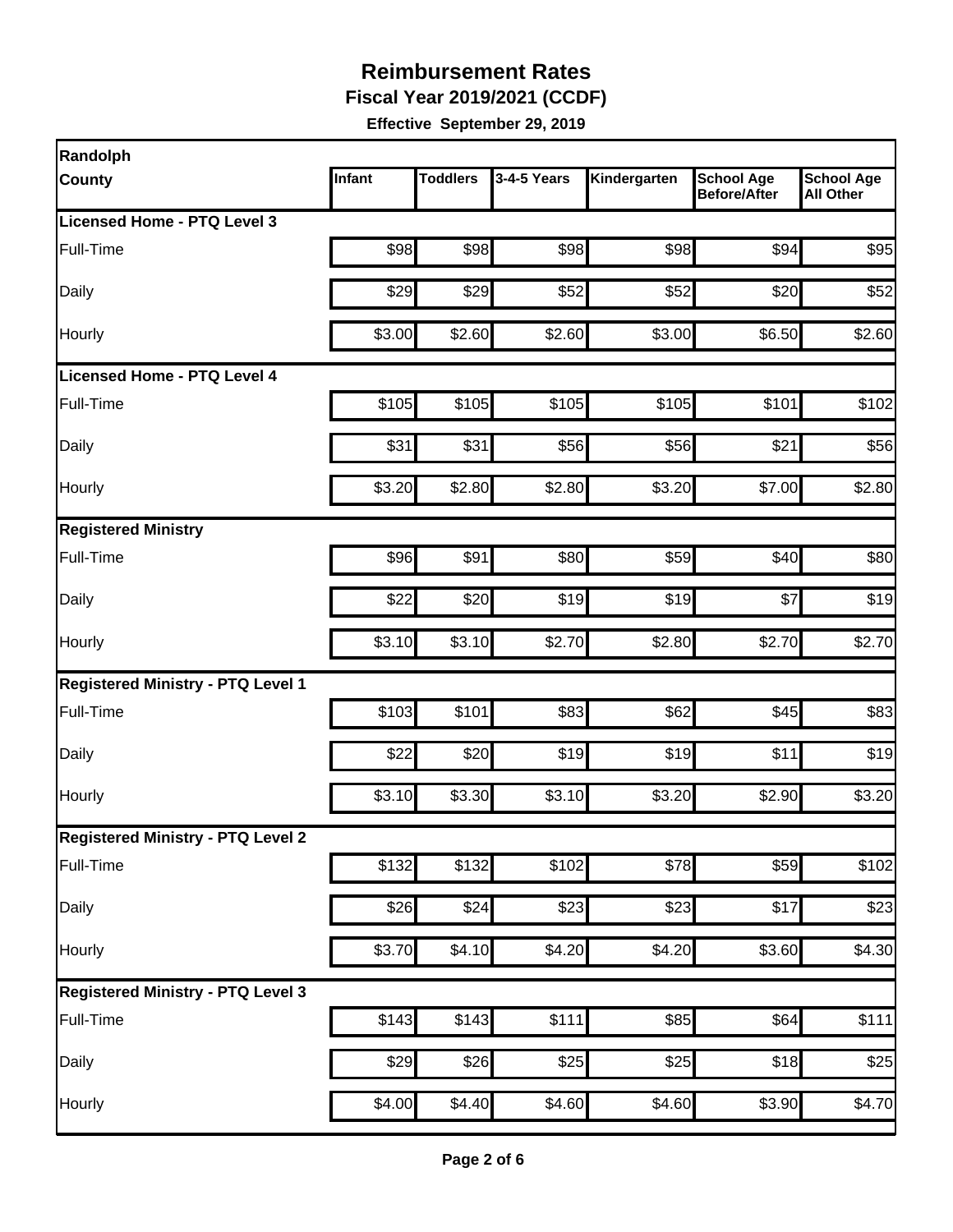**Fiscal Year 2019/2021 (CCDF)**

| Randolph                                 |        |                 |             |              |                                          |                                       |
|------------------------------------------|--------|-----------------|-------------|--------------|------------------------------------------|---------------------------------------|
| County                                   | Infant | <b>Toddlers</b> | 3-4-5 Years | Kindergarten | <b>School Age</b><br><b>Before/After</b> | <b>School Age</b><br><b>All Other</b> |
| <b>Registered Ministry - PTQ Level 4</b> |        |                 |             |              |                                          |                                       |
| Full-Time                                | \$154  | \$154           | \$119       | \$91         | \$69                                     | \$119                                 |
| Daily                                    | \$31   | \$28            | \$27        | \$27         | \$20                                     | \$27                                  |
| Hourly                                   | \$4.30 | \$4.80          | \$4.90      | \$4.90       | \$4.20                                   | \$5.00                                |
| <b>Exempt Center</b>                     |        |                 |             |              |                                          |                                       |
| Full-Time                                | \$96   | \$91            | \$80        | \$59         | \$40                                     | \$80                                  |
| Daily                                    | \$22   | \$20            | \$19        | \$19         | \$7                                      | \$19                                  |
| Hourly                                   | \$3.10 | \$3.10          | \$2.70      | \$2.80       | \$2.70                                   | \$2.70                                |
| <b>Accredited Exempt Center</b>          |        |                 |             |              |                                          |                                       |
| Full-Time                                | \$116  | \$105           | \$94        | \$72         | \$52                                     | \$94                                  |
| Daily                                    | \$24   | \$22            | \$21        | \$21         | \$15                                     | \$21                                  |
| Hourly                                   | \$3.40 | \$3.70          | \$3.90      | \$3.90       | \$3.30                                   | \$4.00                                |
| <b>Exempt Home</b>                       |        |                 |             |              |                                          |                                       |
| Full-Time                                | \$60   | \$57            | \$57        | \$57         | \$43                                     | \$57                                  |
| Daily                                    | \$12   | \$12            | \$12        | \$12         | \$6]                                     | \$12                                  |
| Hourly                                   | \$1.50 | \$1.70          | \$1.70      | \$1.50       | \$1.80                                   | \$1.70                                |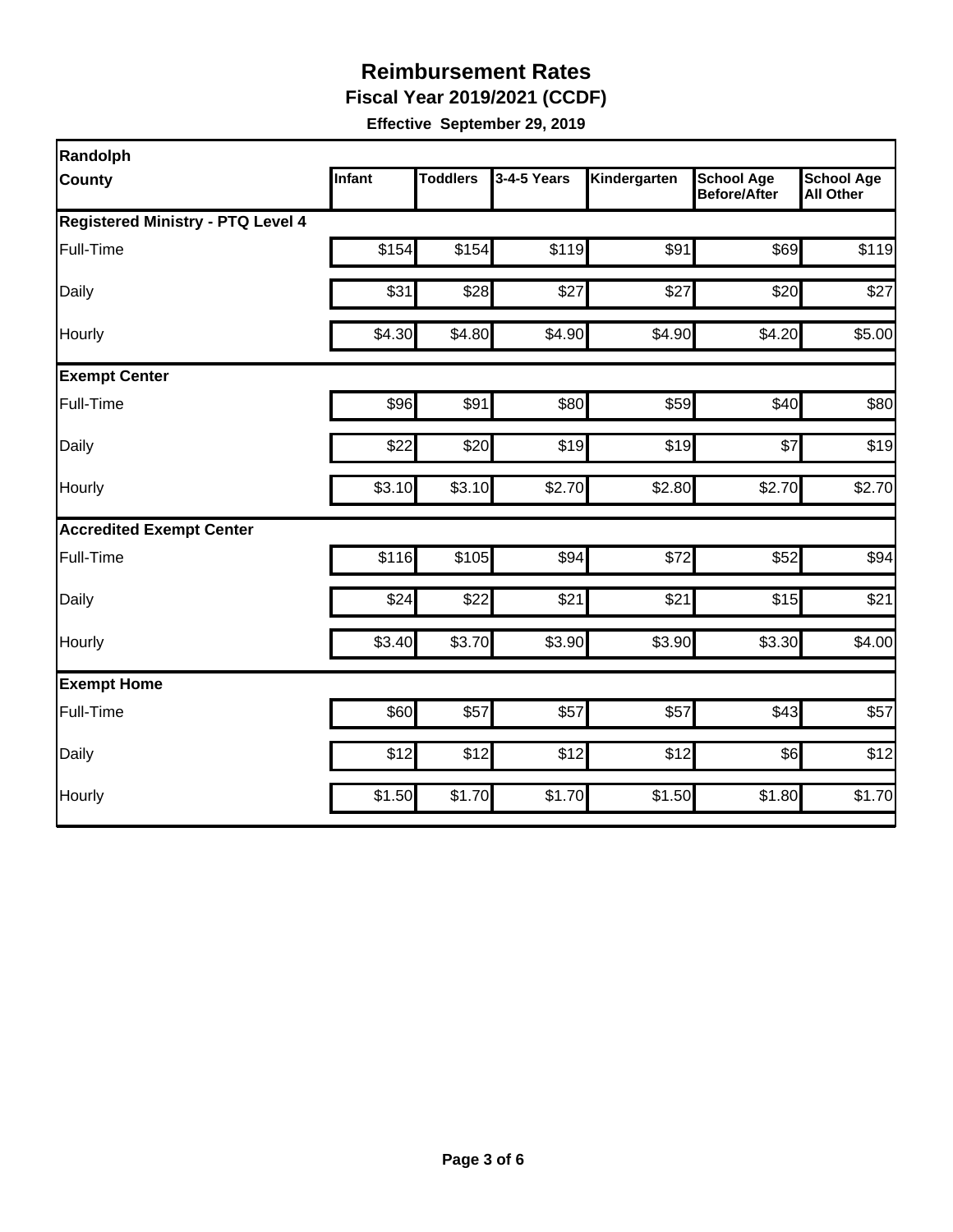#### **School Year 2019/2021 (OMW Pre-K) Reimbursement Rates**

| Randolph                      |        |                 |             |              |                                          |                                       |
|-------------------------------|--------|-----------------|-------------|--------------|------------------------------------------|---------------------------------------|
| <b>County</b>                 | Infant | <b>Toddlers</b> | 3-4-5 Years | Kindergarten | <b>School Age</b><br><b>Before/After</b> | <b>School Age</b><br><b>All Other</b> |
| Licensed Center - PTQ Level 3 |        |                 |             |              |                                          |                                       |
| Full-Time                     |        |                 | \$122.10    |              |                                          |                                       |
| Daily                         |        |                 |             |              |                                          |                                       |
| <b>Hourly</b>                 |        |                 |             |              |                                          |                                       |
| Licensed Center - PTQ Level 4 |        |                 |             |              |                                          |                                       |
| Full-Time                     |        |                 | \$130.90    |              |                                          |                                       |
| Daily                         |        |                 |             |              |                                          |                                       |
| Hourly                        |        |                 |             |              |                                          |                                       |
| Licensed Home - PTQ Level 3   |        |                 |             |              |                                          |                                       |
| Full-Time                     |        |                 | \$107.80    |              |                                          |                                       |
| Daily                         |        |                 |             |              |                                          |                                       |
| Hourly                        |        |                 |             |              |                                          |                                       |
| Licensed Home - PTQ Level 4   |        |                 |             |              |                                          |                                       |
| Full-Time                     |        |                 | \$115.50    |              |                                          |                                       |
| Daily                         |        |                 |             |              |                                          |                                       |
| Hourly                        |        |                 |             |              |                                          |                                       |
| VCP Ministry - PTQ Level 0    |        |                 |             |              |                                          |                                       |
| Full-Time                     |        |                 | \$88.00     |              |                                          |                                       |
| Daily                         |        |                 |             |              |                                          |                                       |
| Hourly                        |        |                 |             |              |                                          |                                       |
| VCP Ministry - PTQ Level 3    |        |                 |             |              |                                          |                                       |
| Full-Time                     |        |                 | \$122.10    |              |                                          |                                       |
| Daily                         |        |                 |             |              |                                          |                                       |
| Hourly                        |        |                 |             |              |                                          |                                       |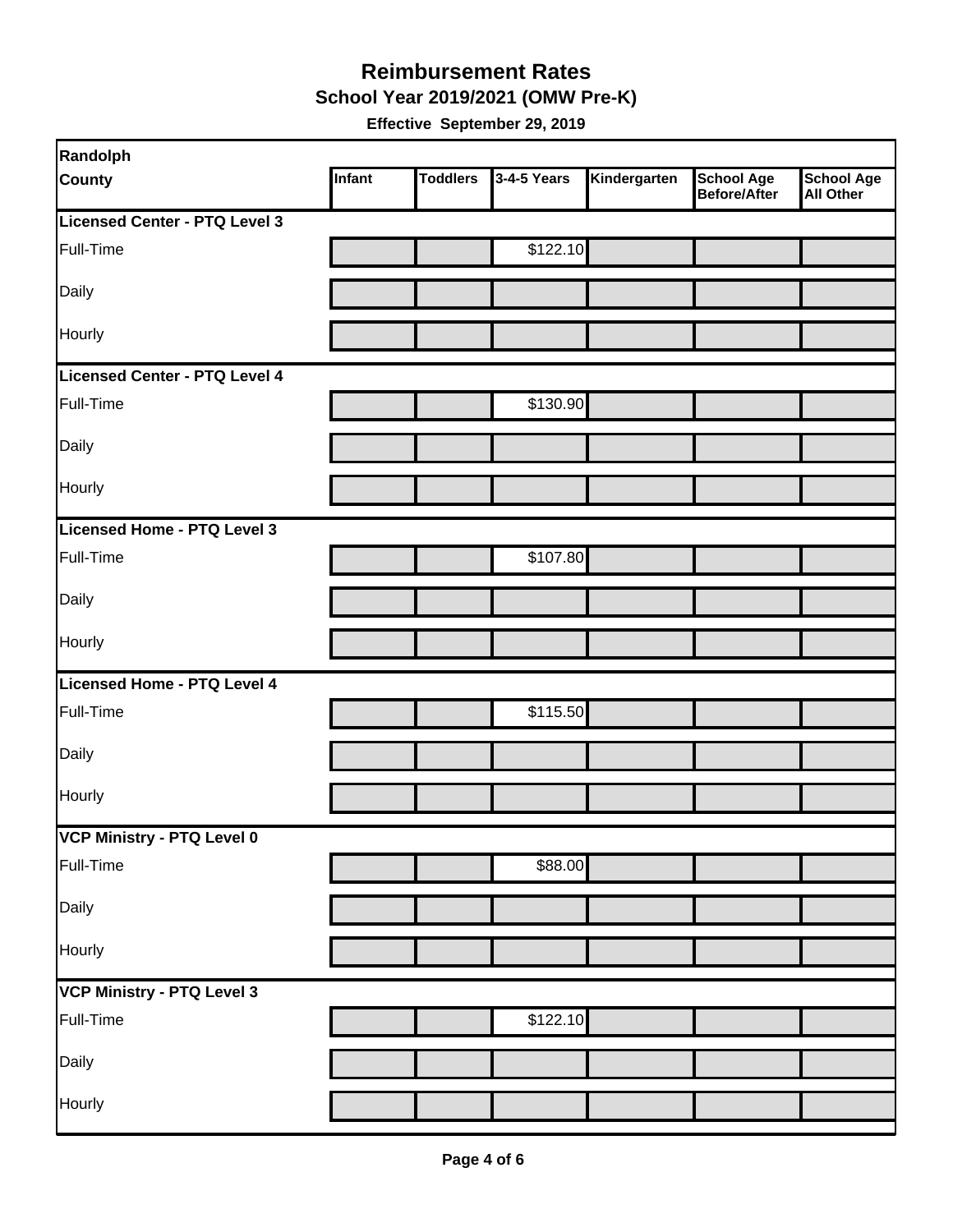**School Year 2019/2021 (OMW Pre-K)**

| <b>Randolph</b>                         |        |                 |             |              |                                   |                                       |  |  |
|-----------------------------------------|--------|-----------------|-------------|--------------|-----------------------------------|---------------------------------------|--|--|
| <b>County</b>                           | Infant | <b>Toddlers</b> | 3-4-5 Years | Kindergarten | <b>School Age</b><br>Before/After | <b>School Age</b><br><b>All Other</b> |  |  |
| <b>VCP Ministry - PTQ Level 4</b>       |        |                 |             |              |                                   |                                       |  |  |
| Full-Time                               |        |                 | \$130.90    |              |                                   |                                       |  |  |
| Daily                                   |        |                 |             |              |                                   |                                       |  |  |
| Hourly                                  |        |                 |             |              |                                   |                                       |  |  |
| Private Accredited School - PTQ Level 0 |        |                 |             |              |                                   |                                       |  |  |
| Full-Time                               |        |                 | \$93.50     |              |                                   |                                       |  |  |
| Daily                                   |        |                 |             |              |                                   |                                       |  |  |
| Hourly                                  |        |                 |             |              |                                   |                                       |  |  |
| Private Accredited School - PTQ Level 1 |        |                 |             |              |                                   |                                       |  |  |
| Full-Time                               |        |                 | \$93.50     |              |                                   |                                       |  |  |
| Daily                                   |        |                 |             |              |                                   |                                       |  |  |
| Hourly                                  |        |                 |             |              |                                   |                                       |  |  |
| Private Accredited School - PTQ Level 2 |        |                 |             |              |                                   |                                       |  |  |
| Full-Time                               |        |                 | \$112.20    |              |                                   |                                       |  |  |
| Daily                                   |        |                 |             |              |                                   |                                       |  |  |
| Hourly                                  |        |                 |             |              |                                   |                                       |  |  |
| Private Accredited School - PTQ Level 3 |        |                 |             |              |                                   |                                       |  |  |
| Full-Time                               |        |                 | \$122.10    |              |                                   |                                       |  |  |
| Daily                                   |        |                 |             |              |                                   |                                       |  |  |
| Hourly                                  |        |                 |             |              |                                   |                                       |  |  |
| Private Accredited School - PTQ Level 4 |        |                 |             |              |                                   |                                       |  |  |
| Full-Time                               |        |                 | \$130.90    |              |                                   |                                       |  |  |
| Daily                                   |        |                 |             |              |                                   |                                       |  |  |
| Hourly                                  |        |                 |             |              |                                   |                                       |  |  |